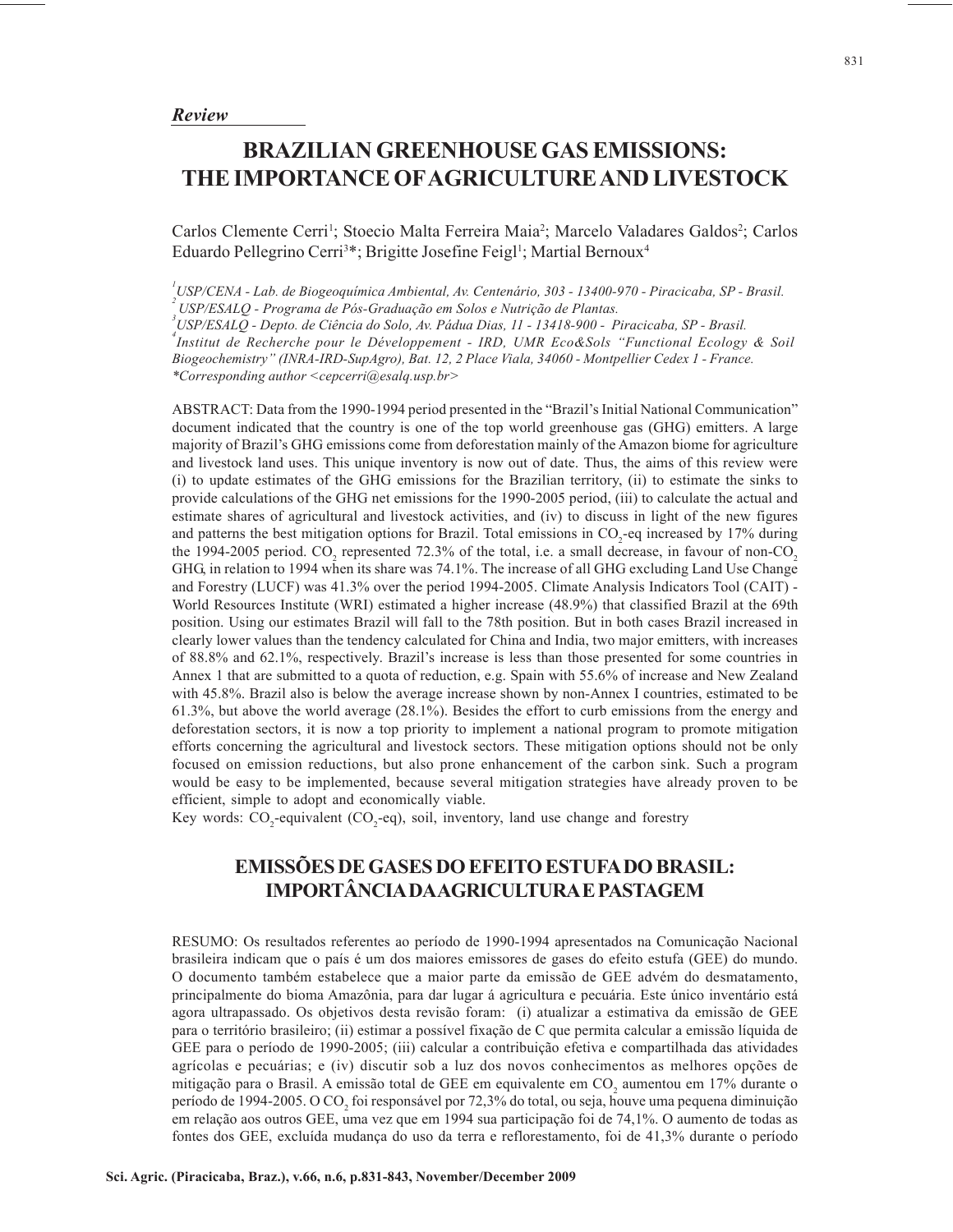de 1994-2005. Climate Analysis Indicators Tool (CAIT) - World Resources Institute (WRI) estimaram um crescimento maior (48,9%), que classifica o Brasil na 69<sup>ª</sup> posição no ranking mundial de emissores. Utilizando as estimativas deste estudo, o Brasil ocuparia a 78<sup>ª</sup> posição. Em ambos os casos, porém, o Brasil claramente aumentou suas emissões num ritmo menor do que os que foram calculados para a China e Índia, dois dos maiores emissores, com aumentos de respectivamente 88,8 e 62,1%. O Brasil reduziu suas emissões em taxa maior do que alguns países do Anexo I, sujeitos a uma quota de redução. É o caso da Espanha e a Nova Zelândia que aumentaram em 55,6% e 45,8% suas emissões. O Brasil também está abaixo da média de aumento apresentado pelos países que não são do Anexo I, o qual foi estimado em 61,3%. No entanto, está acima da média global que foi de 28,1%. Além de trabalhar pela redução das emissões dos setores de energia e desmatamento, o Brasil deve agora ter como meta prioritária a implantação de um programa nacional de incentivo ás mitigações nos setores agrícola e pecuário. Tais opções de mitigação não deverão se concentrar somente na redução das emissões, mas também favorecer a fixação de carbono. Tal programa seria de fácil implementação, pois diversas estratégias de mitigação já provaram ser eficientes, fáceis de adotar e economicamente viáveis. Palavras-chave: equivalente em CO<sub>2</sub> (CO<sub>2</sub>-eq), solo, inventário, mudança do uso da terra e reflorestamento

#### **INTRODUCTION**

The Land Use, Land-Use Change and Forestry (LULUCF) is a key sector of Climate Change, being at the same time responsible for an important amount of greenhouse gases (GHGs) released but also representing an important role and potential in climate change mitigation (Cerri et al., 2004). The agricultural sector alone (i.e. Land Use) is responsible for about 14% of the total global anthropogenic GHGs emissions and is expected to have high emission growth rates, driven mainly by population and income increases. Deforestation is responsible for an additional 17%, setting the total contribution of the LULUCF sector to nearly one third of the current total global emissions (IPCC, 2007).

Brazil is one of the top world greenhouse gas (GHG) emitters, and a large majority of Brazil's GHG emissions, which contribute to global warming, comes from burning linked to deforestation of the Amazon biome, and not from fossil fuels which are the main culprit in most countries (Cerri et al., 2007). Brazil suffered and still regularly suffers pressure to curb destruction of the Amazon rainforest. The latest official Brazilian data on GHG emissions and sinks were published in 2004 in the report entitled "Brazil's Initial National Communication to the United Nation Framework Convention on Climate Change" (Brazil, 2004). The second part of this report included the first GHG inventory but comprehended only the period from 1990 to 1994. This report showed that the sub-sector "Forest conversion" (known as the Land-Use Change and Forestry LUCF sector) from the bulk LULUCF Sector was the main contributor in 1994, representing 55% of the total GHG sources, which totalised 1728 Mt  $CO_2$ -eq ( $CO_2$  equivalent), and nearly 82% of the sole emissions of  $CO<sub>2</sub>$ . This last percentage is reduced to 75% when considering the net result, which includes a  $CO_2$  sink of 251 Mt.

The agricultural sector is now facing a crossroad of issues linked to food security, rural livelihoods, environmental sustainability, bio-energy, climate change adaptation and mitigation, in a context of important and difficult negotiations for a future regime for LULUCF under the United Nation Framework Convention on Climate Change in a post-2012 international agreement.

According to the Climate Analysis Indicators Tool (CAIT) from the World Resources Institute (WRI, 2009), Brazil ranked  $69<sup>th</sup>$  for the year 2009 with total GHG emissions of 1005 Mt  $CO_2$ -eq, including  $CH_4$  and N<sub>2</sub>O emissions, but excluding LUCF (deforestation). No recent data are provided for the LULUCF sector in Brazil. In the last ten years LULUCF activities in Brazil underwent important changes, therefore in this new context where the agricultural sector is more than ever central in the international agenda of negotiations, it is important to identify the actual share of GHG emissions and potential sinks.

The main focus of the majority of the National Inventories is on GHG emissions. However, in Brazil we do include sinks in our net GHG emissions. The sinks are mainly due to carbon fixation in soils and phytomass resulting from advanced agricultural management practices, reforestation and land abandonment.

Thus, the objectives of this review are (i) to update estimates of the GHG emissions for the Brazilian territory, (ii) to estimate the sinks to provide calculations of the GHG net emissions for the 1990-2005 period, (iii) to calculate the actual and estimated share of agriculture and livestock activities, and (iv) to discuss the best mitigation options for Brazil in light of the new figures and patterns.

#### **Brazil's Initial National Communication**

Data for 1990-1994 period, i.e. the period covered by the "Brazil's Initial National Communication" (BINC)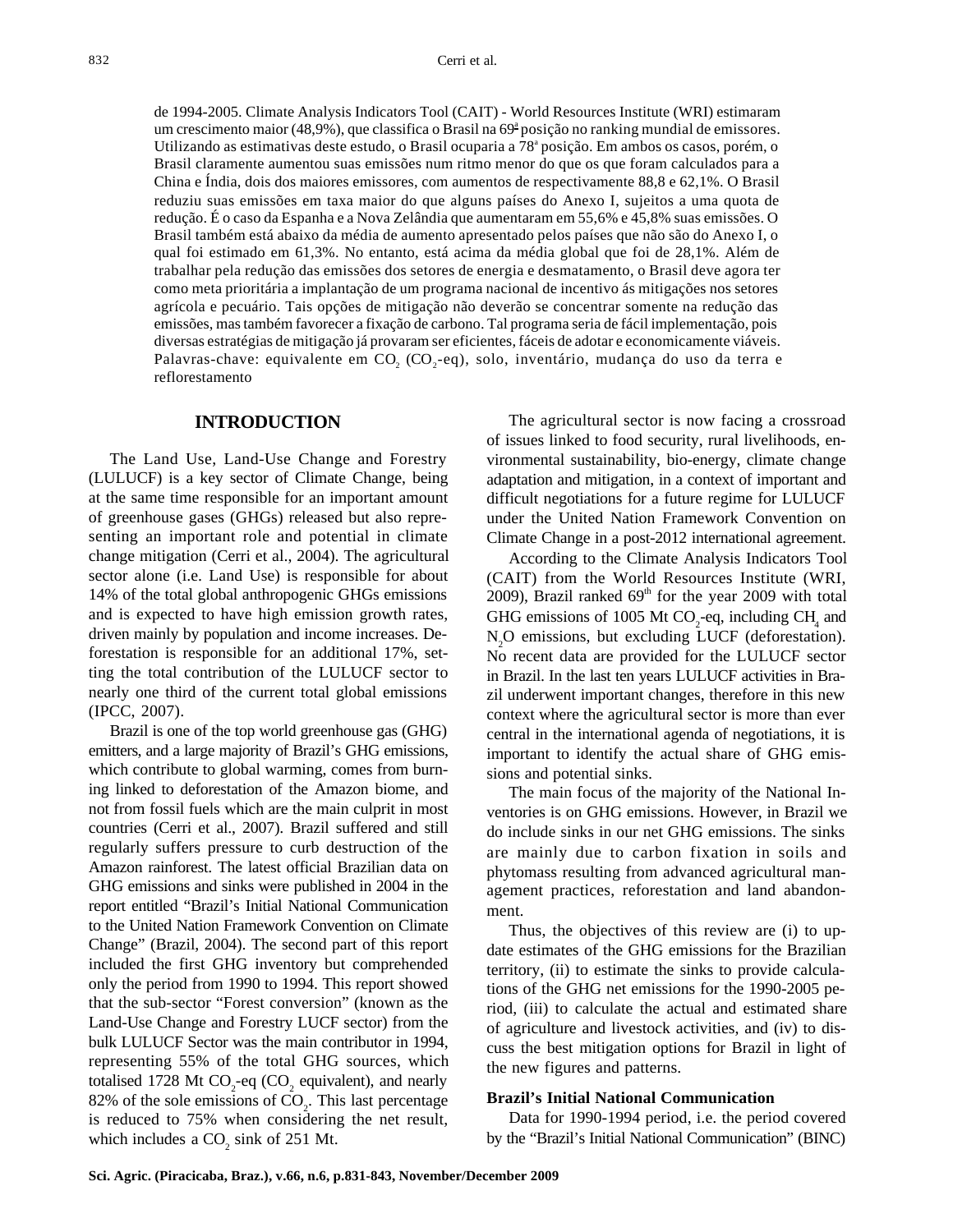document, were calculated following, in broad lines, the format and the IPCC methodologies of the National Communications. In most cases the methodology employed followed the approach proposed by the Revised 1996 Guidelines for National Greenhouse Gas inventories (IPCC, 1997).

The estimates were made separately for the five main sectors (Energy, Industry, Agriculture and Livestock, LUCF and Waste treatment) by specialists of each area that produced background reports (all the reports are available at http://www.mct.gov.br/ index.php/content/view/20233.html). In total 15 reports were elaborated, of which five were related to the Agriculture and Livestock sector and four additional the LUCF sectors. Each report provides in detail the data used, and the steps followed in the calculation, thus enabling the possibility to update the results with the same methodology. Both the methodology and results were submitted to a peer-review process and in most cases they were published in scientific journals. For instance the report that covered the emissions and removals of  $CO<sub>2</sub>$  by soils from land use change and liming were published in three articles (Bernoux et al., 2001, 2002 and 2003) and as a background report entitled "Emissions and removals of carbon dioxide by soils from land use change and liming", part of the Brazil's Initial National Communication (Cerri et al., 2002).

## **Calculation procedures for recent and forecasted GHG emission**

Actual and recent data and forecast values (from 2005 to 2020) were obtained from two main internationally recognized sources:

• Climate Analysis Indicators Tool (CAIT) from the World Resources Institute (WRI, 2009), available on line at http://cait.wri.org.

• Emission Databases for Global Atmospheric Research (EDGAR) from the Netherlands Environmental Assessment Agency (http://www.mnp.nl/edgar/model/).

Specifically for Brazil, data of the CAIT from WRI were derived from individual sectors. For the  $CO<sub>2</sub>$ emission, fossil fuel emissions for the period 1971- 2005 were obtained from IEA (2007). The emissions from cement manufacture and gas flaring were included for the year  $1980$  and subsequent years.  $CO<sub>2</sub>$ emissions for the period 1950-2000 were calculated from Houghton (2003). Finally CH<sub>4</sub> and  $N_2O$  emissions each five years for the period 1990-2005 were estimated using EPA (2006).

Concerning the EDGAR database, two principal databases were used. Data for the years 1990 and 1995 where derived from the EDGAR 3.2 database (Olivier

et al., 2002) that provides global annual emissions per country of Kyoto Protocol greenhouse gases  $CO<sub>2</sub>$ ,  $CH<sub>4</sub>$ ,  $N_2O$ , and F-gases (HFCs, PFCs and SF<sub>6</sub>). Data for the year 2000 were obtained from the EDGAR 3.2 Fast Track 2000 dataset that incorporated updated values from EDGAR 3.2. Most data in EDGAR derived from IEA, FAO and UN databases.

Emissions for the LULUCF sectors were calculated and updated for the years 2000 and 2005 using the same methodologies described in the background reports of the BINC. Details of the methodologies are provided in each report, but they are all based on steps proposed by the Revised 1996 Guidelines for National Greenhouse Gas inventories (IPCC, 1997). The estimates of GHG emissions associated with the LULUCF sector were updated for the 2000-2005 period according to data availability. The LULUCF sector was subdivided into the following two broad sub-sectors: Land-use change and Forestry, and Agriculture. The former represented the GHG emissions and removals due to deforestation of the native vegetation, changes in forest and other woody biomass stocks, abandonment of managed areas, and from soils. The agriculture sub-sector represented the emissions of GHG from the enteric fermentation, manure management, rice cultivation, field burning of agricultural residues, and agricultural soils. Agricultural soils include the emissions produced by the use of synthetic N fertilizers; organic N applied as fertilizer (e.g., animal manure, compost, sewage sludge, rendering waste); urine and dung deposited on pasture, range and paddock by grazing animals; crop residues, including from N-fixing crops. The GHG emissions from the agriculture sub-sector were estimated based on the procedures and parameters adopted in the Brazil's Initial National Communication.

GHG emissions estimates associated with the Forest sub-sector for the 1990-1994 period were derived from the use of remote sensing, which covered for this period the land cover situation in the main Brazilian biomes (Amazônia, Cerrado, Mata Atlântica, Caatinga, and Pantanal). However, only the Amazônia and Mata Atlântica biomes have a regular and consistent land cover monitoring system (remote sensing), that allows estimating the annual deforestation rates. In the case of Amazônia, monitoring has been conducted by the National Institute for Space Research (INPE), while that for Mata Atlântica it has been conducted by "SOS Mata Atlântica" in association with INPE through the Atlantic Forest Remaining Atlas. Thus, for these two biomes, the GHG emissions during the 2000-2005 time period were estimated using a direct ratio between the emission and deforested area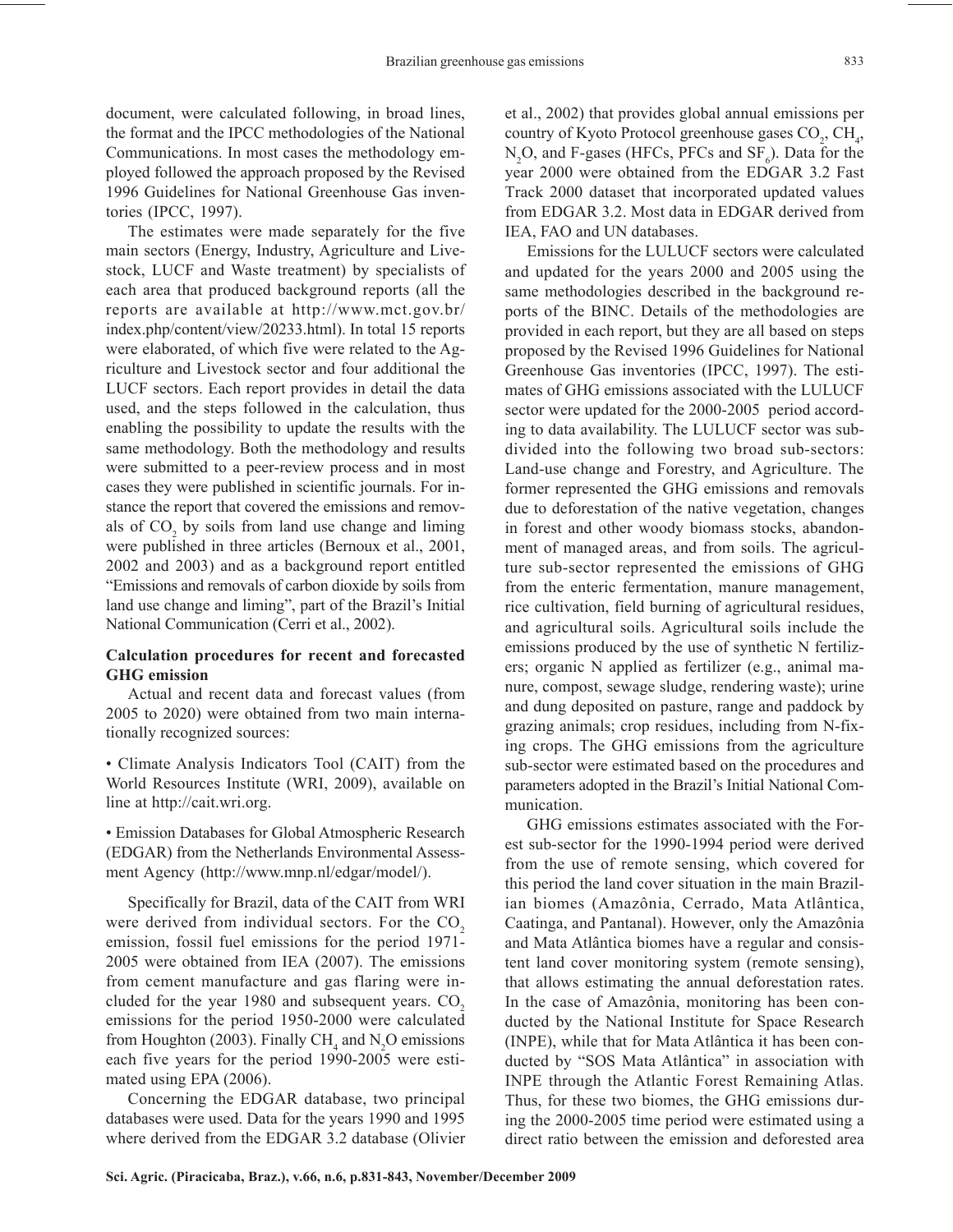in 1990-1994. For example, during the period of 1990- 1994 there was an annual gross emission of 43.3 Tg  $\rm CO_{2}$  from a deforested area of 65714 ha of Mata Atlântica, so, we extrapolated this ratio for the period of 2000-2005, and the same idea was used for the Amazônia data.

For the other biomes (Cerrado, Caatinga and Pantanal) it was necessary to use specific assumptions to calculate the GHG emissions for 2000-2005. First, for the Cerrado biome we assumed an annual deforestation rate of 0.67% provided by an International Conservancy report (Machado et al., 2004), which was obtained from remote sensing information as well as literature review. The deforested area in the Caatinga was estimated based on the average agricultural expansion (cropland and pasture) during the period of 1996-2006 (IBGE, 2008) in the Brazilian states located in this biome. In the case of the Pantanal biome, owing to the lack of updated information about the rates of deforestation, we used the same rate as for the 1990-1994 period.

The  $CO<sub>2</sub>$  emissions from soils were estimated according to the approach proposed by the Revised 1996 Guidelines for National Greenhouse Gas Inventories (IPCC, 1997) and adapted by Bernoux et al. (2001). The estimate was based on the variations in soil C stocks due to the land-use changes for the time period of 1985-2005, assuming a linear change in C storage. The 20-year period, the soil depth (0-30 cm) and the units of measurement (Mha for land areas and Mg C ha<sup>-1</sup> for soil C) suggested by the IPCC were used in the present study. The calculation was performed by state and more details about the parameters adopted and procedures can be found in Bernoux et al. (2001).  $CO<sub>2</sub>$  emissions due to the organic soils cultivation were also included, using the same methodology used in the Brazil's Initial National Communication, assuming as organic soils the lowlands cultivated with rice, and adopting the IPCC emission factors (IPCC, 1997).

All results are expressed in  $CO_2$  equivalent  $(CO_2)$ eq) using the official global warming potential (GWP) considered for the  $1<sup>st</sup>$  commitment period, i.e. 21 for methane and 310 for nitrous oxide. The latest IPCC assessment report provided revised values (25 for  $CH<sub>4</sub>$ ) and 298 for  $N_2O$ ).

## **Official (1994 baseline) greenhouse gas emission results and comments**

The Brazilian National Communication reported that, in 1994, net anthropogenic greenhouse emissions were estimated at 1030 Tg  $CO_2$ , 13.2 Tg  $CH_4$ , and 0.55 Tg N<sub>2</sub>O. Other minor GHG emissions (CF<sub>4</sub>, C<sub>2</sub>F<sub>6</sub>, SF<sub>6</sub>, HFC-23 and HFC-134a) were also reported but these emissions corresponded to less than 0.7% of the total

emissions in  $CO_2$ -eq, and thus will not be considered throughout this review. Between 1990 and 1994, total emissions of  $CO_2$ ,  $CH_4$  and N<sub>2</sub>O increased by 5%, 6% and 12%, respectively. This net amount included a sink (only concerning  $CO_2$  emission) of 251 Mt  $CO_2$  mainly due to Abandonment of Managed Lands (204 Mt CO<sub>2</sub>eq) and secondarily to Changes in Forest and Other Woody Biomass Stocks (47 Mt  $CO<sub>2</sub>$ ). Considering only sources,  $CO_2$  emissions amounted to a total of 1280.8 Mt  $CO<sub>2</sub>$ , and the corresponding total for all GHG is 1728 Mt  $CO_2$ -eq. Figure 1 details reparation by sectors.

In 1994,  $CO_2$  was responsible for 74% of the total amount in  $CO_2$ -eq, followed by  $CH_4$  representing an additional 16%. Nitrous oxide emissions were the less important among these three gases representing circa 10% of the total. An analysis of the main contributors (Table 1) revealed that, as it was already largely reported and discussed by the civil society and scientists, deforestation of Forest was the first individual contributor, being alone responsible for more than half of the total Brazilian GHG emissions. There were only four contributors higher than 100 Mt  $CO_2$ -eq (Table 1), and they represented about 90% of the total and covered the three main GHG. However, if sinks due to reforestation and land abandonment are also considered in the calculations, the net emissions for Forest and Grassland Conversion would be  $742.4$  Mt  $CO_2$ eq, which corresponds to 48.8% of the total emissions. In this case, the relative contribution of Fossil Fuel Combustion, Enteric Fermentation and Agricultural Soil would be 15.8%, 13% and 9.8%, respectively, evidencing the present tendency to reduce the emission from deforestation in relation to the other sectors.

A detailed analysis of each main contributor showed that there was an unequal distribution of the origin of the emissions within each sub-sector. Concerning the Fossil Fuel Combustion, the Transportation sub-sector alone led the rank with 39.3%, followed



Figure 1 - Sources of GHG for the year 1994 according to the 1<sup>st</sup> Brazilian National Communication.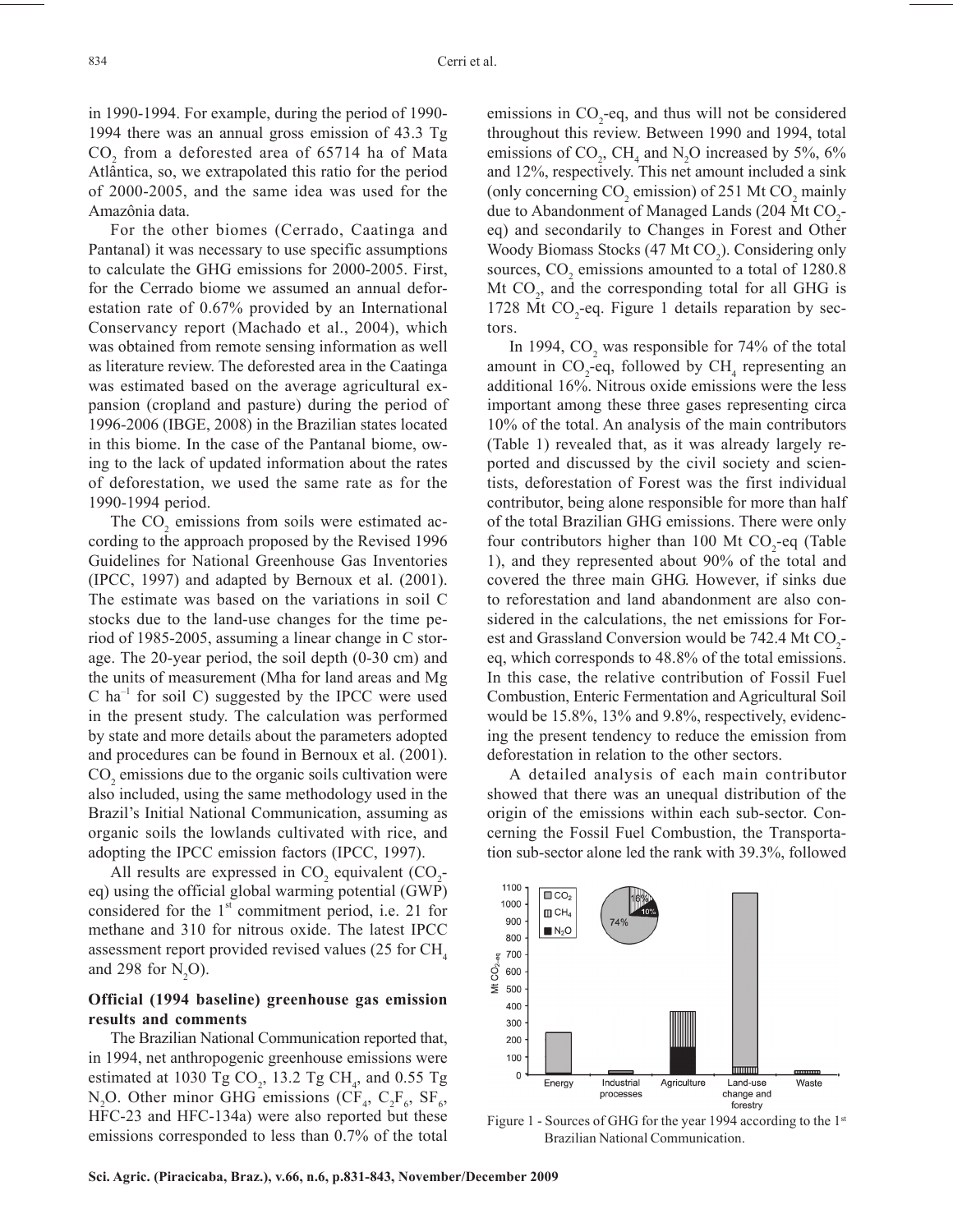|                                 |             | Greenhouse Gas Emission  |                 |               |  |  |  |
|---------------------------------|-------------|--------------------------|-----------------|---------------|--|--|--|
| Subsector                       | Sector      | Main GHG Associated      | Mt $CO_{2}$ -eq | $\%$ of total |  |  |  |
| Forest and Grassland Conversion | <b>LUCF</b> | CO <sub>2</sub>          | 993.5           | 56.3          |  |  |  |
| <b>Fossil Fuel Combustion</b>   | Energy      | CO <sub>2</sub>          | 240.4           | 13.6          |  |  |  |
| Enteric Fermentation            | Agriculture | CH                       | 196.9           | 11.3          |  |  |  |
| Agricultural Soils              | Agriculture | $N_{0}$                  | 147.6           | 8.4           |  |  |  |
| Others                          | All sectors | $\overline{\phantom{a}}$ | 191.3           | 10.4          |  |  |  |

Table 1 - Top sub-sector emission contributors for the year 1994.

by the Industrial sub-sector (31.3%). The Energy subsector represented only 12% of the Fossil Fuel Combustion.

Enteric Fermentation was the third contributor in  $CO<sub>2</sub>$ -eq, but it is also by far the first contributor for  $CH<sub>4</sub>$  emission. Among the components, the non-dairy cattle is responsible for 82.2% of total enteric fermentation. Agricultural soil sub-sector gather different sources of nitrous oxide emissions, but one is dominant, namely "Grazing Animals" which corresponds to direct manure deposition on the field by animals. Grazing animals contribution is 46% of the sub-sector, of this 34% is from non-dairy cattle. Other direct  $N_2O$ emissions for the Agricultural soils sub-sectors are attributed to various individual sources, e.g. synthetic fertilizer, animal manure produced off-field, biological fixation, crop residue etc.

## **CO2 recent emissions excluding Land Use Change and Forestry**

WRI and EDGAR reported an increase in  $CO<sub>2</sub>$  emissions (excluding LUCF) for the years 2000 and 2005. WRI estimates are always lower than EDGAR values, but WRI estimates are really closer to values reported by the BINC in 1990, and in 1994/95. MCT (2008) compared results from the IEA calculation, which are used by WRI, and Brazilian calculations made under the responsibility of the Brazilian Ministry of Science using the software "bal-eec" and data from the National Energy Balance. Both results from bottom-up and topdown approaches were compared. MCT (2008) showed that differences, by both approaches, are at the maximum 1% for the period 1990-2005. WRI estimates appeared therefore more consistent with Brazilian estimates. Emissions in 2000 ranged from 328 to 367 Mt CO2-eq, i.e. increase of circa 57% in relation to 1990 levels. Only WRI reported emission for the year 2005, with an increase of 69% in relation to 1990 and a corresponding amount of 352 Mt  $CO_2$ -eq (Figure 2). Using these average percentages of increase applied to the 1990 level calculated by the BINC, the projected levels would be 346 and 372 Mt  $CO_2$ -eq for the years 2000 and 2005, respectively.

Table 2 - Available estimates for  $CO_2$  emissions from Land Use Change and Forestry sector

| Source of data | 1990       | 1995                                | 2000  |
|----------------|------------|-------------------------------------|-------|
|                | ---------- | $---$ Mt CO <sub>2</sub> ---------- |       |
| WRI            | 1956       | 1507                                | 1372  |
| <b>EDGAR</b>   | 456.3      | 359.6                               | 759.9 |
| <b>BINC</b>    | 993        | 1027.5                              |       |

WRI: World Resource Institute; EDGAR: Emission Databases for Global Atmospheric Research; BINC: Brazil's Initial National Communication

## **CH4 and N2 O recent emissions for all sub-sectors**

Both estimates from WRI and EDGAR for methane are very similar. The detailed calculation made by the BINC lead to results for the years 1990 and 1994 10.3% lower, compared to WRI estimates. Considering this same correction in percentage, using WRI estimates as references, the methane emissions in Brazil would have been 327.9 and 349.0  $\text{MtCO}_2$ -eq for 2000 and 2005, respectively.

The  $N_2O$  emission values proposed by EDGAR are systematically 20-25% higher than WRI estimates. In order to maintain consistency with the preceding estimates, WRI estimates were used as references. BINC values for 1990 and 1994 are about 14.6% lower than WRI numbers. Using this correction leads to estimates for  $N_2$ O emissions of 199.9 and 219.0 Mt CO<sub>2</sub>-eq for the years 2000 and 2005, respectively (Figure 2). Total estimates for bulk emissions of  $CO<sub>2</sub>$  excluding LUCF,  $N_2$ O and CH<sub>4</sub> are therefore 873.8 and 940.0 Mt  $CO<sub>2</sub>$ -eq for the years 2000 and 2005.

## **CO2 recent emissions exclusively from Land Use Change and Forestry**

CO<sub>2</sub> from LUCF are completely different between WRI, EDGAR and BINC (Table 2). BINC calculated intermediary values between WRI and EDGAR (Table 2). Moreover, there is also no consistency in the trends, WRI showed a regular decrease whereas there is a sharp increase in 2000 for EDGAR. Also the methodologies used are not detailed, mainly for EDGAR. Thus, no global values can be estimated for this sec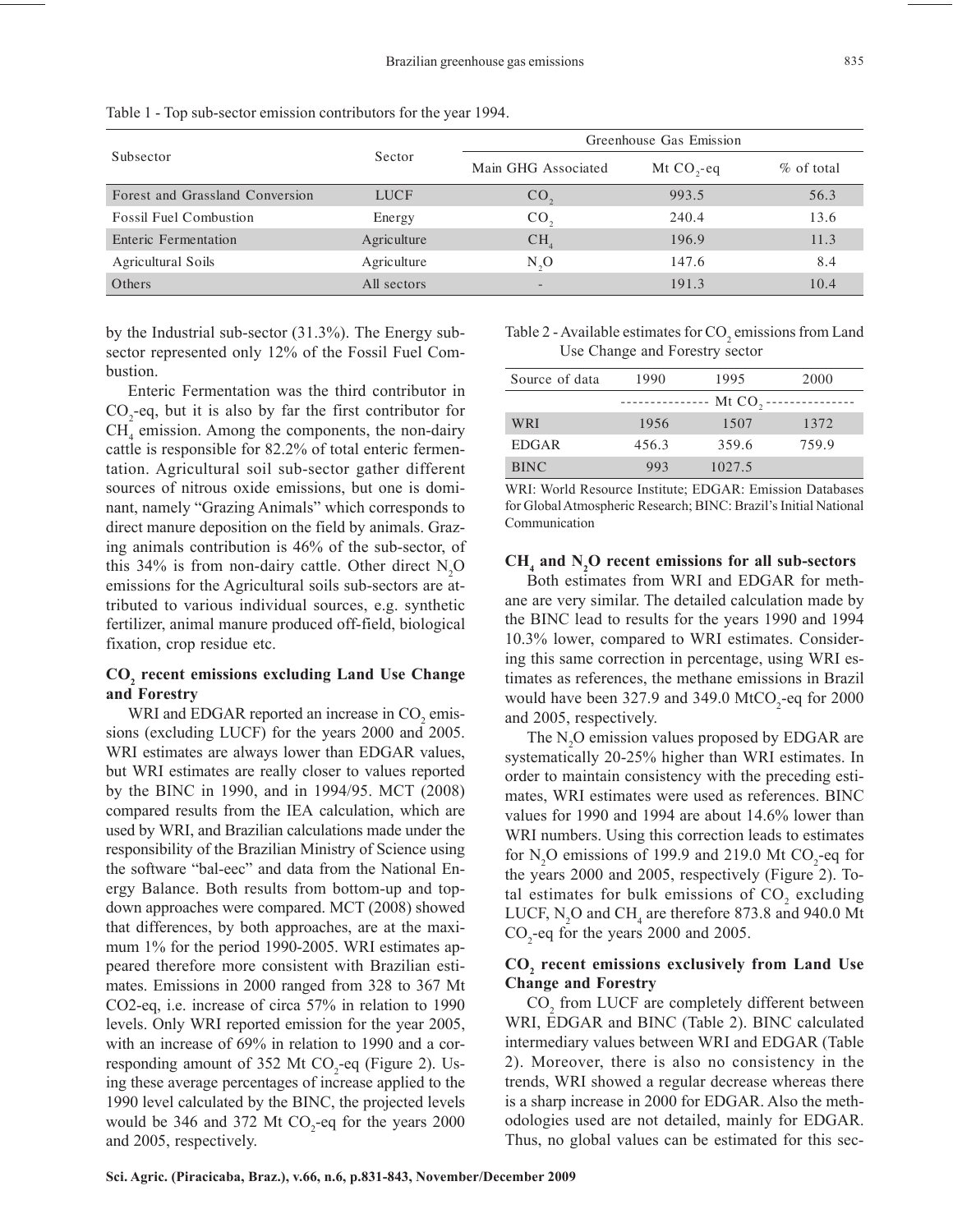tor using the same preceding approach. Main estimates could be obtained by using updated calculations based on the BINC approach

## Updated CO<sub>2</sub>, N<sub>2</sub>O and CH<sub>4</sub> emission values for **Land Use Change Forestry sector**

Results obtained performing updates of the calcu-



Figure 2 - Bulk estimates for emissions of  $CO<sub>2</sub>$  excluding Land Use Change and Forestry,  $CH_4$  and  $N_2O$  by WRI and EDGAR, compared with Brazilian estimates from BINC (dashed bars) and estimates obtained in this study (diamonds).

lation used in the BINC, for each greenhouse gas, are presented in detail by sectors and sub-sectors in Tables 3 and 4. Table 3 presented values from 1990 to 2005 for the  $CO_2$  emissions for LUCF. For 2000 and 2005 only the total results of the sink are estimated without distinction of the origin. Results of  $CO<sub>2</sub>$  emissions from the Land Use Change and Forestry sector (Table 3), including more specifically the emissions from soils and forest and grassland conversion also include the sink from changes in forest and other woody biomass stocks and abandonment of managed lands. Considering the gross emission, it was observed that forest and grassland conversion was responsible for 93.7% and 94% of the  $CO_2$  emitted in 2000 and 2005, respectively, while the emissions from soils represented only 6.3% and 6%, respectively. In terms of net emission (i.e. excluding the  $CO_2$  removed) our study found that there was a net emission of  $846,417 \text{ Mt CO}_2$  and  $861,019$  Mt CO<sub>2</sub> in 2000 and 2005, respectively. The data also showed a reduction in the amount of absorbed  $CO<sub>2</sub>$  (sinks) in 2000 and 2005, mainly when compared with the year 1994. This was essentially due to the substantial decreased in the sink from the Mata Atlântica biome (data not shown).

 $N_2$ O and CH<sub>4</sub> emissions expressed in CO<sub>2</sub>-eq for Agriculture and LUCF sectors (Table 4), show that the Agriculture sector increased in 21% and 24% the emissions of  $CH_4$  and N<sub>2</sub>O for the years 2000 and 2005, respectively. For  $\text{CH}_4$ , the main contributor for this increase was the sub-sector Enteric fermentation, which was responsible for more than 93% of the  $\text{CH}_4$  released in both years. Therefore, it represents the most important source of  $CH<sub>4</sub>$  to the atmosphere.

In terms of  $N_2O$  emissions, the sub-sector Agricultural soils represented more than 95% of  $N_2O$  emissions for the years 2000 and 2005 (Table 4). The Agricultural soils sub-sector includes direct  $N_2O$  emission sources such as grazing animals, synthetic fertilizer,

| Table 3 - Sources, sinks and net emissions of CO, in the Land Use Change and Forestry sector in 1990-2005. |  |  |  |  |  |  |  |  |  |
|------------------------------------------------------------------------------------------------------------|--|--|--|--|--|--|--|--|--|
|------------------------------------------------------------------------------------------------------------|--|--|--|--|--|--|--|--|--|

| Land use change and forestry                     | 1990       | 1994                       | 2000       | 2005       |
|--------------------------------------------------|------------|----------------------------|------------|------------|
|                                                  |            | $-$ Mt CO <sub>2</sub> $-$ |            |            |
| <b>Sources</b>                                   |            |                            |            |            |
| Forest and Grassland Conversion                  | 882,477    | 951,873                    | 1003.541   | 1026,067   |
| Emissions and Removals from Soils                | 110,233    | 75,613                     | 67,912     | 65,146     |
| Total                                            | 992,710    | 1027,486                   | 1071,453   | 1091,213   |
| <b>Sinks</b>                                     |            |                            |            |            |
| Changes in Forest and Other Woody Biomass Stocks | $-45.051$  | $-46.885$                  |            |            |
| Abandonment of Managed Lands                     | $-189,378$ | $-204.270$                 |            |            |
| Total                                            | $-234.429$ | $-251.155$                 | $-225.036$ | $-230.194$ |
| Net CO <sub>2</sub> emission (sources-sinks)     | 758,281    | 776,331                    | 846,417    | 861,019    |

Negative values indicate the removal from the atmosphere to the biosphere.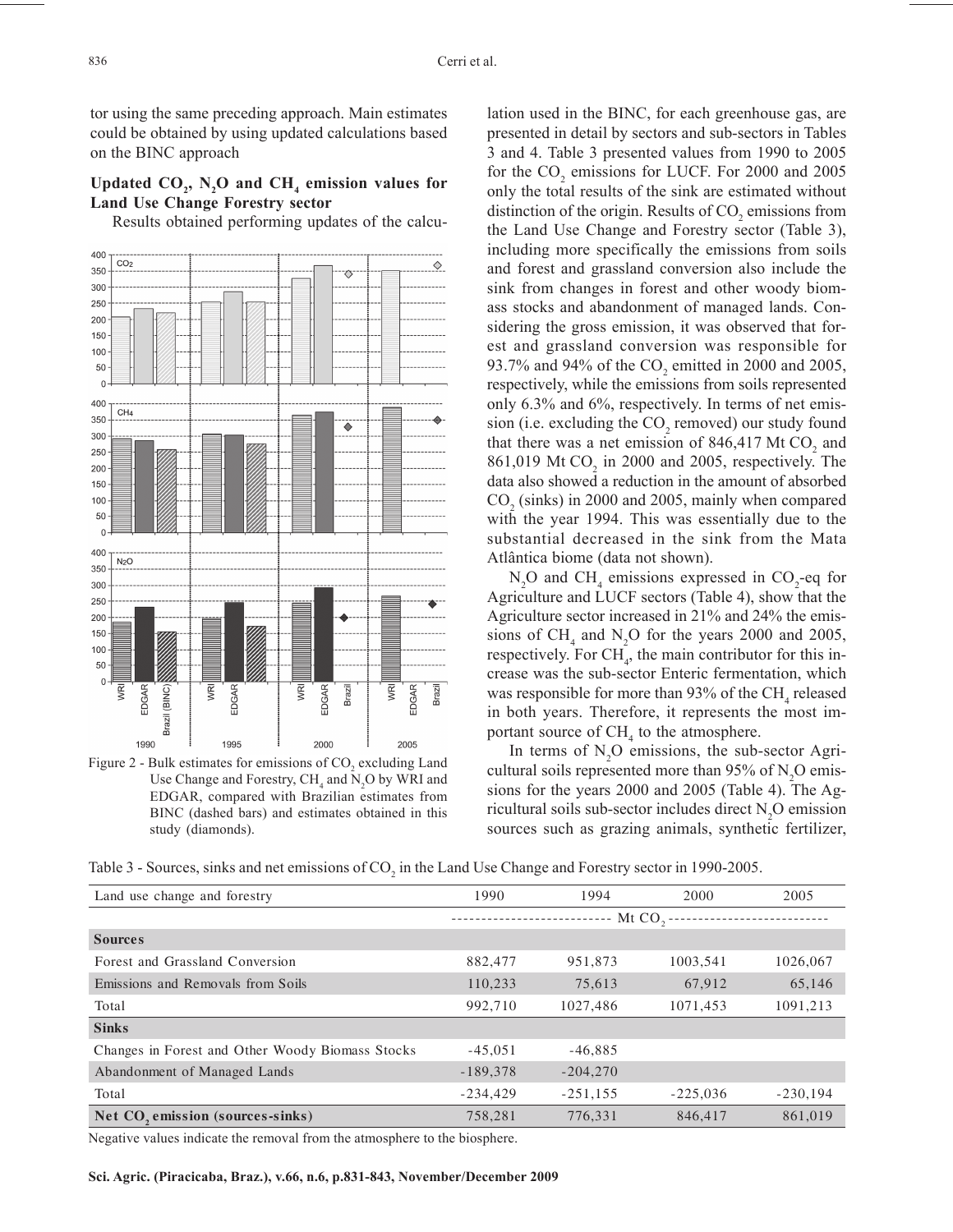animal manure produced off-field, biological fixation, crop residue etc, and also indirect  $N_2O$  emission sources that include leaching, runoff, and atmospheric deposition. However, grazing animals is still the main contributor, accounting for about 40% of the sub-sector, similarly of what occurred in the 1990-1994 period. The  $CH_4$  and  $N_2O$  emissions from the Land Use Change and Forestry sector were also estimated. Changes between 2000 and 2005 were minimal (Table 4). One possible explanation is that deforestation rates for both years were similar, leading to  $\text{CH}_4$  and  $\text{N}_2\text{O}$ emissions of the same magnitude.

Table 5 presents the total emission in  $CO<sub>2</sub>$ -eq and the evolution for the periods 2005-1990 and 2005-1994 for the Agriculture and Land Use Change and Forestry sectors. Within the Agriculture sector, the enteric fer-

| Table 4 - Emissions of $N_2O$ and CH <sub>4</sub> for the Agriculture and Land Use Change and Forestry sectors for the 1990-2005 period. |  |
|------------------------------------------------------------------------------------------------------------------------------------------|--|
|------------------------------------------------------------------------------------------------------------------------------------------|--|

|                                              | Greenhouse Gas Emission |         |         |                   |         |         |         |         |  |
|----------------------------------------------|-------------------------|---------|---------|-------------------|---------|---------|---------|---------|--|
| Sector                                       |                         |         | CH.     |                   | N, O    |         |         |         |  |
|                                              | 1990                    | 1994    | 2000    | 2005              | 1990    | 1994    | 2000    | 2005    |  |
|                                              |                         |         |         | Mt $CO_{2}$ -eq - |         |         |         |         |  |
| <b>Agriculture</b>                           |                         |         |         |                   |         |         |         |         |  |
| <b>Enteric Fermentation</b>                  | 184,947                 | 196.917 | 204,759 | 248,399           |         |         |         |         |  |
| Manure Management                            | 7,098                   | 7,728   | 7,265   | 8,854             | 5,890   | 6,200   | 5,955   | 7,257   |  |
| Rice Cultivation                             | 5.040                   | 5.943   | 5,017   | 5,445             |         |         |         |         |  |
| Field Burning of Agricultural Residues 2,541 |                         | 2,793   | 2,253   | 2,585             | 1,860   | 2,170   | 1,733   | 1,988   |  |
| Agricultural Soils                           |                         |         |         |                   | 132,060 | 147,560 | 155,400 | 192,908 |  |
| Total                                        | 199,626                 | 213.381 | 219,294 | 265,283           | 139,810 | 155,930 | 163.088 | 202,154 |  |
| Land-Use Change and Forestry                 |                         |         |         |                   |         |         |         |         |  |
| Total                                        | 33,915                  | 37,905  | 43.948  | 43,818            | 3.410   | 3.720   | 4.364   | 4,351   |  |

Table 5 - Emissions from Agriculture and Land Use Change and Forestry, sinks from Land Use Change and Forestry expressed in  $CO<sub>2</sub>$  equivalent for the period 1990-2005.

|                                                            |          | Year     |          | <b>Emission Change</b> |         |                     |
|------------------------------------------------------------|----------|----------|----------|------------------------|---------|---------------------|
| Sector                                                     | 1990     | 1994     | 2000     | 2005                   |         | 2005-1990 2005-1994 |
|                                                            |          |          |          |                        |         |                     |
| <b>Sources</b>                                             |          |          |          |                        |         |                     |
| <b>Agriculture</b>                                         |          |          |          |                        |         |                     |
| <b>Enteric Fermentation</b>                                | 184.9    | 196.9    | 204.8    | 248.4                  | 34.3    | 26.1                |
| Manure Management                                          | 13.0     | 13.9     | 13.2     | 16.1                   | 24.0    | 15.7                |
| <b>Rice Cultivation</b>                                    | 5.0      | 5.9      | 5.0      | 5.4                    | 8.0     | $-8.4$              |
| Field Burning of Agricultural Residues                     | 4.4      | 5.0      | 4.0      | 4.6                    | 4.5     | $-7.9$              |
| <b>Agricultural Soils</b>                                  | 132.1    | 147.6    | 155.4    | 192.9                  | 46.1    | 30.7                |
| Total                                                      | 339.4    | 369.3    | 382.4    | 467.4                  | 37.7    | 26.6                |
| Land Use Change and Forestry                               |          |          |          |                        |         |                     |
| Forest and Grassland Conversion                            | 919.8    | 993.5    | 1051.8   | 1074.2                 | 16.7    | 8.1                 |
| Emissions and Removals from Soils                          | 110.2    | 75.6     | 67.9     | 65.1                   | $-40.9$ | $-13.8$             |
| Total                                                      | 1030.0   | 1069.1   | 1119.7   | 1139.3                 | 10.6    | 6.5                 |
| <b>Sinks</b>                                               |          |          |          |                        |         |                     |
| Land Use Change and Forestry                               |          |          |          |                        |         |                     |
| Changes in Forest and Other Woody<br><b>Biomass Stocks</b> | $-45.1$  | $-46.9$  |          |                        |         |                     |
| Abandonment of Managed Lands                               | $-189.4$ | $-204.3$ |          |                        |         |                     |
| Total                                                      | $-234.4$ | $-251.2$ | $-225.0$ | $-230.2$               | $-1.8$  | $-8.3$              |
| <b>NET EMISSION</b> (Sources-Sinks)                        | 795.6    | 818.0    | 894.7    | 909.1                  | 14.2    | 11.1                |

Negative values indicate the removal from the atmosphere to the biosphere.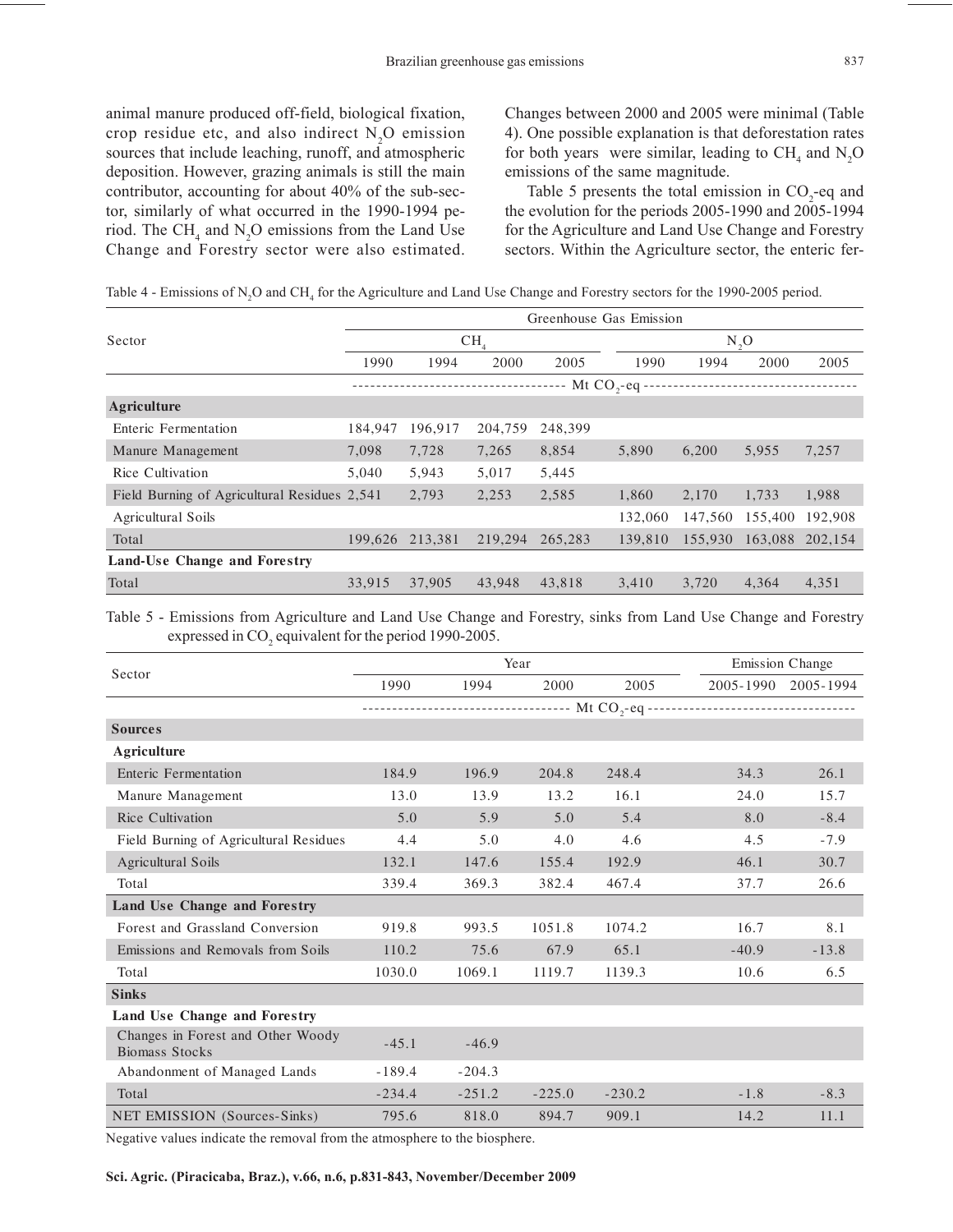mentation and agricultural soils were the most impor $tan CO<sub>2</sub>$ -eq sources. They were responsible on average for 53.3% and 41%, respectively, of the total emission, while the other sources accounted for the rest of 5.7% (i.e. these values represent the average for 2000 and 2005). Additionally, the emission in the 1990- 2005 period was higher than in 1994-2005. These results are associated exclusively with the increase in the livestock population, which was higher between 1990 and 2005 than 1994 and 2005.

For the Land Use Change and Forestry sector, the most important source was the sub-sector Forest and Grassland conversion as mentioned before. The emissions from soils contributed only with 6% to the gross emissions, and moreover, decreased substantially over time, mainly when evaluated for the period 1990-2005 (Table 5). This could be expected if we take into account that carbon emissions from soils are estimated considering the land use change in a period of 20 years (IPCC, 1997), and that the advance of the Brazilian agricultural frontier was more intense during the 90s.

Comparing the emission changes rates between the gross and net emissions in the LUCF sector (Table 5), we found higher rates in the net emission estimates, which are due to the differences between the sinks, when a reduction occured in the years of 2000 and 2005 comparatively to 1994 and 1990. However, the sink estimates were roughly performed, and future studies must be conducted aiming at improving these estimates.

## **Updated GHG inventory for Brazil**

A tentative proposal is presented in Table 6 for the Brazilian main greenhouse gas  $(CO_2, CH_4$  and  $N_2O$ 

Table 6 - Greenhouse gas emissions related to Energy, Industrial Processes, Agriculture, Land Use Change and Forestry and Waste for the 1990-2005 period.

|                                                  | Greenhouse Gas |        |                 |               |                                                                        |                 |             |       |       |                   |                   |      |
|--------------------------------------------------|----------------|--------|-----------------|---------------|------------------------------------------------------------------------|-----------------|-------------|-------|-------|-------------------|-------------------|------|
| Sector                                           |                |        | CO <sub>2</sub> |               |                                                                        | CH <sub>4</sub> |             |       |       |                   | $N_{0}$           |      |
|                                                  | 1990           | 1994   | 2000            | 2005          | 1990                                                                   | 1994            | 2000        | 2005  |       | 1990 1994 2000    |                   | 2005 |
|                                                  |                |        |                 |               | ---------------------- Mt CO <sub>2</sub> -eq ------------------------ |                 |             |       |       |                   |                   |      |
| Energy                                           |                |        |                 |               |                                                                        |                 |             |       |       |                   |                   |      |
| <b>Fossil Fuel Combustion</b>                    | 198.0          | 231.4  | 316.2           | 336.6         | 7.0                                                                    | 6.2             | 5.6         | 7.4   | 2.5   | 2.8               | 3.0               | 3.0  |
| <b>Fugitive Emissions</b>                        | 5.4            | 5.1    | 5.0             | 5.0           | 2.2                                                                    | 2.3             | 2.3         | 2.3   |       |                   |                   |      |
| Total                                            | 203.4          | 236.5  | 321.2           | 341.6         | 9.2                                                                    | 8.4             | 7.9         | 9.7   | 2.5   | 2.8               | 3.0               | 3.0  |
| <b>Industrial Processes</b>                      |                |        |                 |               |                                                                        |                 |             |       |       |                   |                   |      |
| <b>Cement Production</b>                         | 10.2           | 9.3    | 19.0            | 14.2          |                                                                        |                 |             |       |       |                   |                   |      |
| Other                                            | 6.7            | 7.5    | 9.0             | 14.6          |                                                                        |                 |             |       |       |                   |                   |      |
| Total                                            | 16.9           | 16.9   | 28.1            | 28.9          | 0.1                                                                    | 0.1             | 0.1         | 0.1   | 2.5   | 4.3               | 6.0               | 8.0  |
| <b>Agriculture</b>                               |                |        |                 |               |                                                                        |                 |             |       |       |                   |                   |      |
| <b>Enteric Fermentation</b>                      |                |        |                 |               | 184.9                                                                  | 196.9           | 204.8       | 248.4 |       |                   |                   |      |
| Manure Management                                |                |        |                 |               | 7.1                                                                    | 7.7             | 7.3         | 8.9   | 5.9   | 6.2               | 6.0               | 7.3  |
| Rice Cultivation                                 |                |        |                 |               | 5.0                                                                    | 5.9             | 5.0         | 5.4   |       |                   |                   |      |
| Field Burning of<br><b>Agricultural Residues</b> |                |        |                 |               | 2.5                                                                    | 2.8             | 2.3         | 2.6   | 1.9   | 2.2               | 1.7               | 2.0  |
| <b>Agricultural Soils</b>                        |                |        |                 |               |                                                                        |                 |             |       | 132.1 |                   | 147.6 155.4 192.9 |      |
| Total                                            |                |        |                 |               | 199.6                                                                  |                 | 213.4 219.3 | 265.3 | 139.8 | 155.9 163.1 202.2 |                   |      |
| Land Use Change and<br>Forestry                  |                |        |                 |               |                                                                        |                 |             |       |       |                   |                   |      |
| Forest and Grassland<br>Conversion               | 882.5          | 951.9  |                 | 1003.5 1026.1 |                                                                        |                 |             |       |       |                   |                   |      |
| Emissions and Removals<br>from Soils             | 110.2          | 75.6   | 67.9            | 65.1          |                                                                        |                 |             |       |       |                   |                   |      |
| Total                                            | 992.7          | 1027.5 |                 | 1071.4 1091.2 | 33.9                                                                   | 37.9            | 43.9        | 43.8  | 3.4   | 3.7               | 4.4               | 4.4  |
| Waste                                            |                |        |                 |               |                                                                        |                 |             |       |       |                   |                   |      |
| Total                                            |                |        |                 |               | 15.5                                                                   | 16.9            | 18.9        | 20.7  | 3.7   | 3.7               | 3.7               | 3.7  |
| <b>TOTAL</b>                                     | 1213.0         | 1280.9 |                 | 1420.7 1461.7 | 258.3                                                                  | 276.6           | 290.2       | 339.5 | 151.9 | 170.5 180.2 221.2 |                   |      |
|                                                  |                |        |                 |               |                                                                        |                 |             |       |       |                   |                   |      |

Global Warming Potential for  $\text{CH}_4$  and  $\text{N}_2\text{O}$  were 21 and 310, respectively.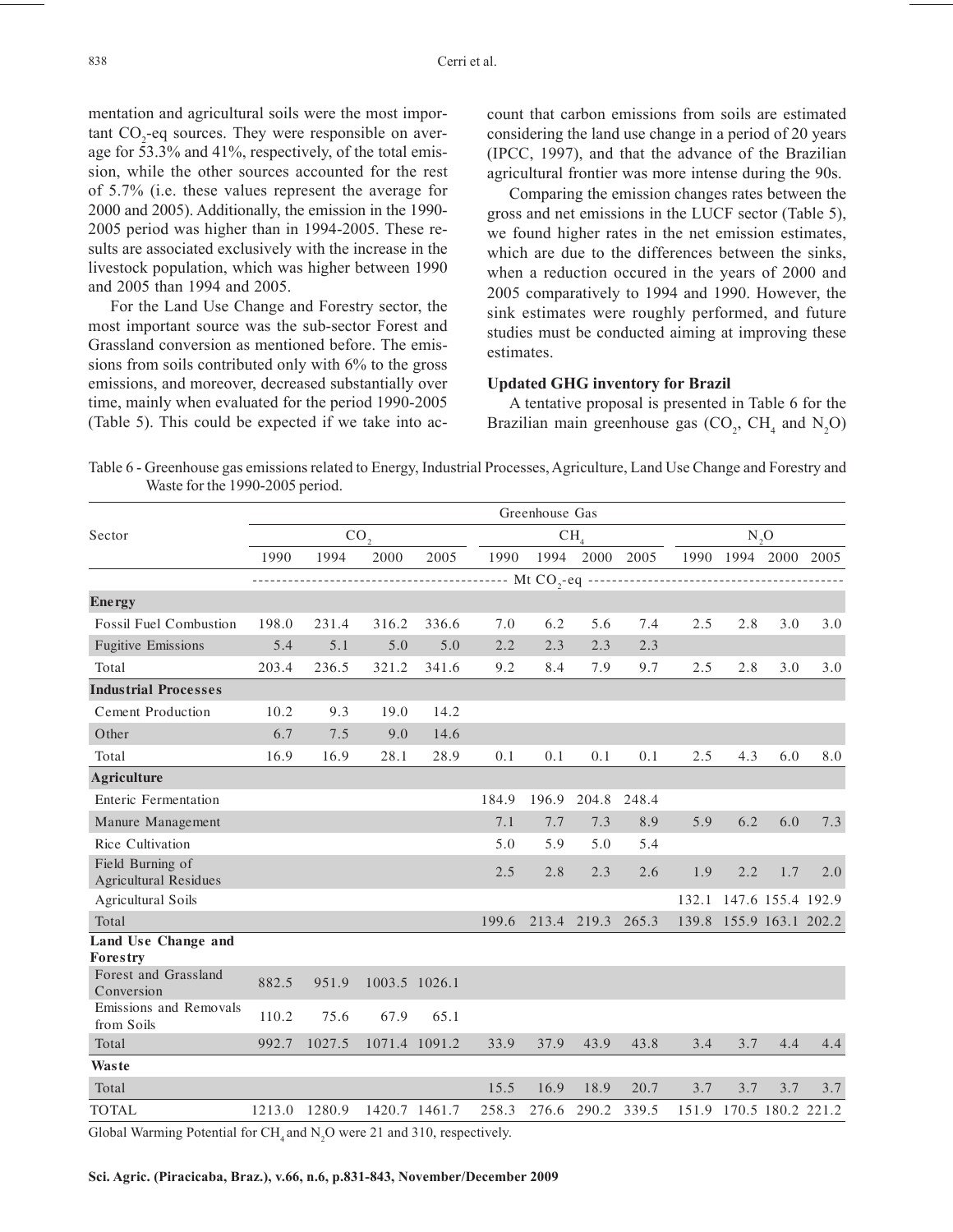emissions for the 2005-1990 period based on the above results for LUCF, amended with sectors estimated for the other categories (Energy, Industrial Processes and Waste). The most crucial sector to be estimated is the Energy because of the importance of its share. Our estimate is based on the results calculated for the national carbon balance in the energy sector (MCT, 2007). The authors calculated the emission from fossil fuel combustion using both bottom-up and top-down approaches for the 1970-2005 period, and also compared their results to BINC values. They concluded that their results systematically underestimate the values from the BINC in 5%. Therefore, in our calculations, the estimates for the Energy sector for  $CO<sub>2</sub>$  and  $CH<sub>4</sub>$  derived from their proposed values for the year 2000 and 2005 were corrected by this coefficient (5%). For the other emissions of the Energy sector (Fugitive emissions, and  $N_2O$  emissions from fossil fuel combustion) a conservative approach was used considering the level unchanged in relation to 1994.

Cement production is the main contributor of the Industrial Processes. Emissions from this sub-sector were calculated according to the energy inputs in the processes (reported by MCT, 2007). The total emissions for the Industrial Processes were estimated in the same manner, and emissions from Other Activities were calculated by difference.  $N_2O$  and  $CH_4$  emissions from Cement production were calculated using a linear trend. This last approach was also used in the case of the Waste sector.

Table 6 does not include the  $CO_2$  fixation by the phytomass from reforestation and abandoned lands. If these sinks are accounted in the calculations, the net emissions for the Land Use Change and Forestry decreases by about 26%, from 1189.5 to 936.7 Mt  $CO<sub>2</sub>$ . Then, the total net emission for 2005, adjusted considering the mentioned removals, would be 1231.5 against 1461.7 Mt  $CO<sub>2</sub>$ , which is about 19% lower in relation to only the emission scenario.

#### **Discussion on recent emission trends**

Global emissions in  $CO_2$ -eq increased by 17% during the 1994-2005 period.  $CO_2$  represented 72.3% of the total, i.e. a small decrease, in favour of non- $CO<sub>2</sub>$ GHG, in relation to 1994 when its share was 74.1%. The increase of all GHG excluding LUCF was 41.3% over the period 1994-2005. CAIT-WRI estimated a higher increase (48.9%) that classified Brazil at the 69th position. Using our estimates Brazil will fall to the 78th position. But in both cases Brazil increased in clearly lower values than the tendency calculated for China and India, two major emitters, with increases of 88.8%and 62.1%, respectively. Brazil's increase is lower than those for some Annex 1 countries that are

submitted to a quota of reduction, e.g. Spain with 55.6% of increase and New Zealand with 45.8%. Brazil also is below the average increase shown by non-Annex I countries, estimated to be 61.3%, but above the world average (28.1%). Results in Table 7 can be also compared to bulk estimates, For the year 2000 the difference between the two approaches is 54.1 Mt CO2 eq for 2000, but only 8.7 Mt CO2-eq for the year 2005. The share of the top four increased from 89.6% in 1994 to 90% in 2005 (Table 8).

More recently these trends should certainly at least be maintained, or even accentuated, as it is the case for deforestation for which recent trends showed that annual deforestation in the Brazilian Amazon fell below 10,000 square kilometres for the first time since record-keeping began, reported Brazil's Environment Minister Carlos Minc on June 2009. Minc said preliminary data from the country's satellite-based deforestation detection system (DETER) showed that Amazon forest loss between August 2008 and July 2009 would be below 10,000 square kilometres, the lowest level in more than 20 years. Official figures are due in August or September 2009.

#### **Greenhouse gas mitigation options**

Choosing a set of practices to mitigate greenhouse gases is one of the great challenges that Brazil faces in the coming years. The search for feasible options will require balancing cost-effectiveness and other objectives. Several mitig**ation** strategies in Brazilian agriculture and livestock have been identified as potential alternatives.

#### **Conventional versus no-tillage system in agriculture**

No-tillage can be defined as a crop production system where soil is left undisturbed from harvest to planting except for fertilizer application. No-tillage practices, cause less soil disturbance, often resulting in significant accumulation of soil C (Sá et al., 2001; Schuman et al., 2002) and consequent reduction of gas emissions, especially  $CO<sub>2</sub>$ , to the atmosphere (Lal, 1998; Paustian et al., 2000) as compared to conventional tillage. There is a lot of controversy regarding whether no-till really does sequester much soil C, especially when the whole soil profile is considered (Smith et al., 1998; Six et al., 2002). The quantity of residues returned, variations in the practices implemented and perhaps the type of climate are factors likely to influence the outcome. According to Smith et al. (1998) only certain fixed amounts of soil C can be gained, up to a new equilibrium limit, which is reversible if management reverts to conventional tillage.

The total area in Brazil under no-tillage system is about 20 million ha, and the weighted average soil C accumulation rate due to no-tillage adoption is 0.5 t C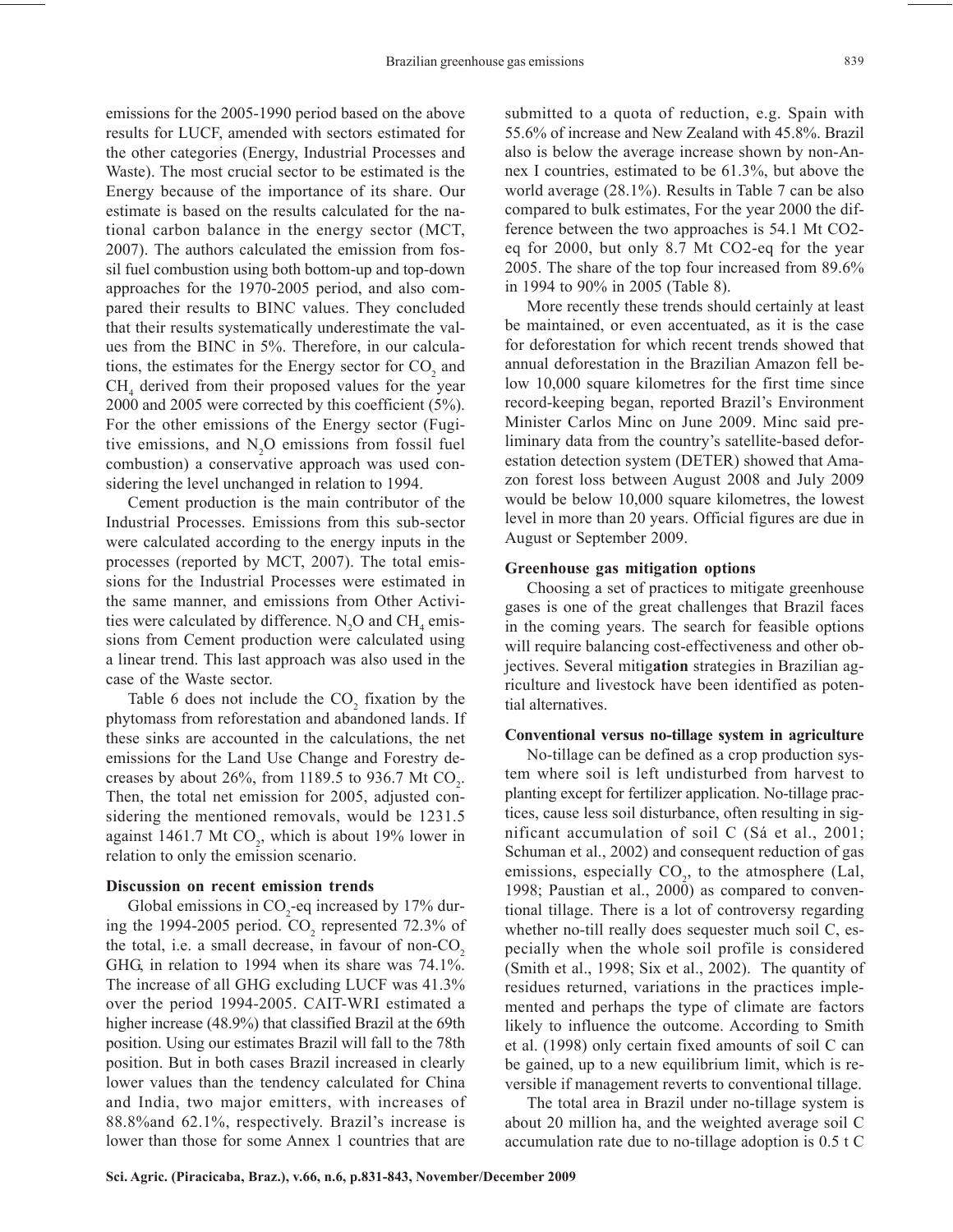Table 7 - Greenhouse gas emissions for the 1990-2005 period for the Energy, Industrial Processes, Agriculture, Land Use Change and Forestry and Waste sectors.

| Sector                                    | 1990   | 1994                                                                      | 2000   | 2005   | 2005-1994 |
|-------------------------------------------|--------|---------------------------------------------------------------------------|--------|--------|-----------|
|                                           |        | ------------------------ Mt CO <sub>2</sub> -eq ------------------------- |        |        | $\%$      |
| Energy                                    |        |                                                                           |        |        |           |
| <b>Fossil Fuel Combustion</b>             | 207.4  | 240.4                                                                     | 324.9  | 347.0  | 44.4      |
| <b>Fugitive Emissions</b>                 | 7.6    | 7.4                                                                       | 7.3    | 7.3    | $-0.5$    |
| Total                                     | 215.1  | 247.7                                                                     | 332.2  | 354.3  | 43.0      |
| <b>Industrial Processes</b>               |        |                                                                           |        |        |           |
| Cement Production                         | 10.2   | 9.3                                                                       | 19.0   | 14.2   | 52.5      |
| Other                                     | 6.7    | 7.5                                                                       | 9.0    | 14.6   | 94.2      |
| Total                                     | 19.5   | 21.3                                                                      | 34.1   | 36.9   | 73.6      |
| <b>Agriculture</b>                        |        |                                                                           |        |        |           |
| <b>Enteric Fermentation</b>               | 184.9  | 196.9                                                                     | 204.8  | 248.4  | 26.1      |
| Manure Management                         | 13.0   | 13.9                                                                      | 13.2   | 16.1   | 15.7      |
| Rice Cultivation                          | 5.0    | 5.9                                                                       | 5.0    | 5.4    | $-8.4$    |
| Field Burning of Agricultural<br>Residues | 4.4    | 5.0                                                                       | 4.0    | 4.6    | $-7.9$    |
| Agricultural Soils                        | 132.1  | 147.6                                                                     | 155.4  | 192.9  | 30.7      |
| Total                                     | 339.4  | 369.3                                                                     | 382.4  | 467.4  | 26.6      |
| Land Use Change and Forestry              |        |                                                                           |        |        |           |
| Forest and Grassland Conversion           | 919.8  | 993.5                                                                     | 1051.8 | 1074.2 | 8.1       |
| Emissions and Removals from Soils         | 110.2  | 75.6                                                                      | 67.9   | 65.1   | $-13.8$   |
| Total                                     | 1030.0 | 1069.1                                                                    | 1119.7 | 1139.3 | 6.5       |
| Waste                                     |        |                                                                           |        |        |           |
| Total                                     | 19.2   | 20.6                                                                      | 22.7   | 24.4   | 18.5      |
| <b>TOTAL</b>                              | 1623.2 | 1728.0                                                                    | 1891.1 | 2022.3 | 17.0      |

Table 8 - Top emission sector contributors in 2005 (90%) and trends compared to 1994.

|                                 |             | Greenhouse Gas Emissions |                   |                     |  |  |  |
|---------------------------------|-------------|--------------------------|-------------------|---------------------|--|--|--|
| Sub-sector                      | Sector      | Mt $COz$ -eq             | $\%$ of the total | Variation 2005-1994 |  |  |  |
| Forest and Grassland Conversion | <b>LUCF</b> | 1074.2                   | 51.9              | $+8.1$              |  |  |  |
| <b>Fossil Fuel Combustion</b>   | Energy      | 347.0                    | 16.8              | $+44.4$             |  |  |  |
| Enteric Fermentation            | Agriculture | 248.4                    | 12.0              | $+26.1$             |  |  |  |
| Agricultural Soils              | Agriculture | 192.9                    | 9.3               | $+30.7$             |  |  |  |
| Others                          | All sectors | 208.1                    | 10.0              | $+8.8$              |  |  |  |

 $ha^{-1}$  yr<sup>-1</sup> in the first 10 cm layer, giving an estimated change in total soil C of about 10 Mt  $yr^{-1}$ . In addition we should include a C offset due to a significant reduction in fuel consumption (60 to 70%) compared to the conventional tillage system (EMBRAPA, 2006).

### **Sugar-cane agrosystem**

The net contribution of the Brazilian sugar cane industry to the evolution of atmospheric  $CO_2$  is a combination of three activities, two industrial and one agricultural.

The first activity is the substitution of gasoline by alcohol as a fuel. Since the early 1930's the Brazilian government has given incentives for alcohol production from sugar cane to be added to gasoline in the transportation sector (Sociedade Nacional de Agricultura, 2002). Due to oil crises in 1973-74, Brazilian authorities created new incentives through the Brazilian alcohol program (Proalcool) to increase the production of alcohol to 10.7 billion litres per year (Coelho et al., 2000). During 1975 to 2000, 156 million  $m<sup>3</sup>$  of hydrated alcohol and 71 million  $m<sup>3</sup>$  of anhydrous alcohol were produced. Considering that  $1 \text{ m}^3$ of gasoline is substituted for  $1.04 \text{ m}^3$  anhydrous alcohol and  $0.8 \text{ m}^3$  hydrated alcohol and that gasoline con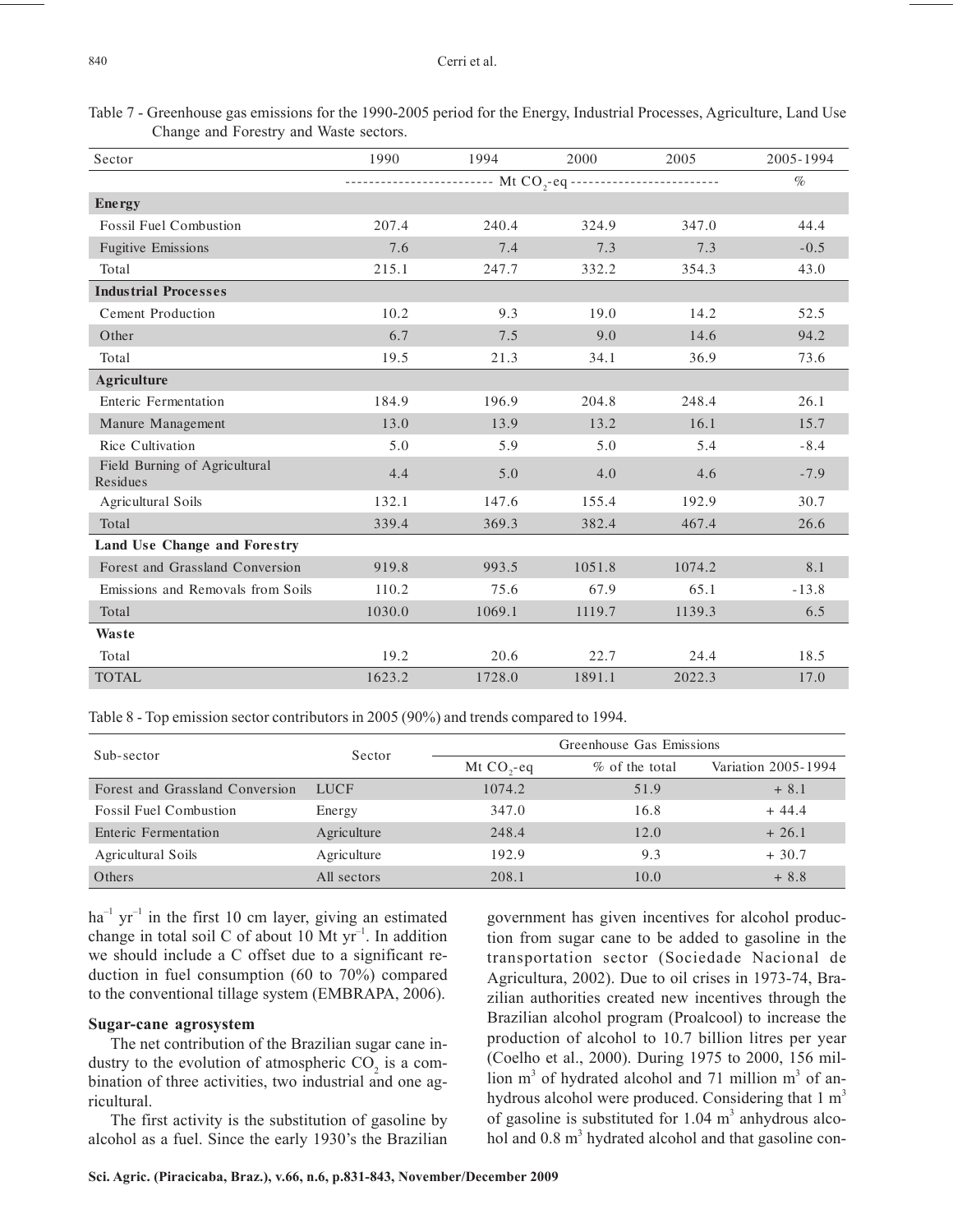tains on average 86.5% C (American Petroleum Institute, 1988) we calculate that during the 1975-2000 period, 172 Mt C were offset and consequently not emitted to the atmosphere, which gives an average annual offset of 6.8 Mt C. However, the alcohol production and consumption are increasing every year in Brazil. If data just for the last 10 years were used, the offset would be about 10 Mt C  $yr^{-1}$ .

The second associated mitigation factor in the sugar cane system is related to the use of plant residues as a fuel. At the mill, the cane stalks are shredded and crushed to extract the cane juice while the fibrous outer residue, known as bagasse, is burnt to provide steam and electricity for the mill (Luca, 2002). For instance, in 1998 approximately 45 Mt dry matter of sugar cane residues were produced in Brazil (Balanço Energético Brasileiro, 1999). Assuming that 2.35 t of residues substitute for 1 t of fossil fuel (Macedo, 1997) we estimate that 8 Mt C were offset in 1998 due to use of sugar cane residues at the mill instead of fuel. This renewable energy resource, found mainly in developing countries, has obvious appeal for international efforts to reduce carbon dioxide emissions. Moreover, the organic wastewater stream from alcohol production, known as vinasse, can be used as fertilizer or can be converted to methane gas through anaerobic digestion. The transportation fleets used in sugar factories and ethanol distilleries in Brazil have in some cases been powered by methane gas (Johnson, 2000). The production of alcohol has been viewed as a valuable means of saving foreign exchange in developing countries while at the same time providing local and global environmental benefits (Oliveira et al., 2005). In addition to climate mitigation and reduction of local pollutants, it can serve as an octane enhancer that might speed the phasing-out of leaded gasoline. The economic and environmental attractiveness of sugar cane as a renewable energy resource and the variety of options for increasing use of cane by-products and co-products could one day lead to sugar becoming the byproduct rather than the main product.

Finally, the third activity associated with  $CO<sub>2</sub>$  mitigation in the sugar cane system is the switch of the harvesting practice. Sugar cane is a perennial crop that is harvested on an annual cycle, with up to six cycles before re-planting. Traditionally, sugar cane was burnt in the field before harvesting in order to facilitate manual cutting by removing leaves and insects (Thorburn et al., 2001). However, since May 2000 this common practice has been progressively prohibited by law in some areas in Brazil. In 1997 about 20% of the Brazilian sugar cane area was harvested by machines (Silva, 1997) and it is estimated that about 80% of the planted area in the most productive sugar cane region in Brazil will use mechanical harvesting in the next 20 years (CENBIO, 2002). By the return of crop residues to the soil surface the mechanical approach has indirectly favored soil organic matter accumulation (Thorburn et al., 2001; Luca, 2002) and gas emission reduction when compared to the burning system (Andreae & Merlet, 2001). For instance, Blair et al. (1998) found significant increases in the labile C fraction in green trash treatments compared to the trash burnt treatments in the surface soils of two green trash management trials in Australia. In Southern Brazil, Feller (2001) reported that an average of  $0.32$  t C ha<sup>-1</sup>  $yr^{-1}$  was accumulated in 12 years in the first 20 cm depth of an Oxisol due to burn omitting. Other estimates exist, but for shorter period of no-burning. For instance, Luca (2002) reported increases ranging from 2 to 3.1 and 4.8 to 7.8 t C ha<sup>-1</sup> respectively for the top 5 cm and 40 cm layers during the first 4 years following no-burning. The corresponding annual increase ranges from 0.5 to 0.78 t C ha<sup>-1</sup> yr<sup>-1</sup> for the 0-5 cm layer and 1.2 to 1.9 t C ha<sup>-1</sup> yr<sup>-1</sup> for the 0-40 cm layer. However, sugar cane is typically replanted each 6-7 years and tillage practices are commonly used. This procedure would probably reduce the high rates presented by Luca (2002) if the study had been for a longer period. In our estimate of C sequestration we have used the value found by Feller (2001) because it represents the longest period of harvest without burning in Brazil and incorporates cane replanting. Thus, considering the area under this management system and the mean annual C accumulation rate, a total of 0.48 Mt C  $yr^{-1}$  is sequestered in Brazil.

When sugar cane is burnt other greenhouse gases like  $CH_4$  and  $N_2O$  are also emitted to the atmosphere. Macedo (1998) shows that 6.5 kg  $CH_4$  ha<sup>-1</sup> are released from the burning of sugar cane. Considering the total area with sugar cane under the no burning harvesting system (1.5 Mha) and that the methane has the global warming potential of 21, we have calculated that 0.2 Mt  $CO_2$ -equivalent (0.05 Mt C) that are not emitted annually to the atmosphere due to the adoption of no burning. The same calculation is required for  $N_2O$ emission; however, currently there are no adequate measurements of this gas in sugar cane.

In summary, when sugar cane is harvested mechanically without burning in Brazil, 0.48 Mt C  $yr^{-1}$  is sequestered in the soil and a methane emission equivalent of 0.05 Mt C  $yr^{-1}$  is avoided. This total of 0.53 Mt C  $yr^{-1}$  is the contribution of the agricultural sector. Moreover, the industrial sector contributes not only the 10 Mt C  $yr^{-1}$  offset due to substitution of fossil fuel by alcohol for transportation but also the 8 Mt C  $yr^{-1}$  by substituting fossil fuel for power generation at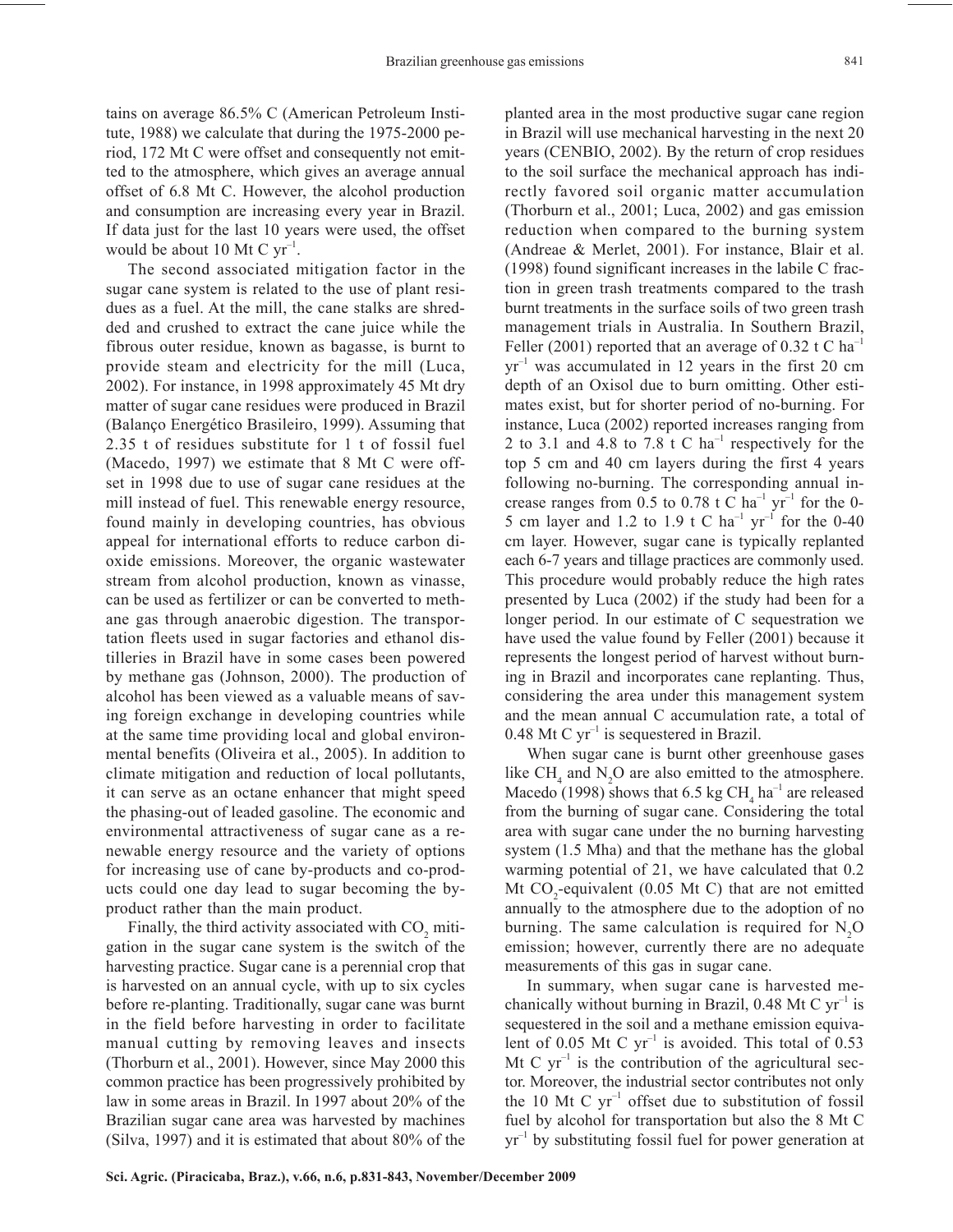the mill. Combining the agricultural and the industrial sectors, sugar cane produced without burning gives a total of 18.5 Mt C  $yr^{-1}$  removed from the atmosphere.

#### **Livestock**

The beef production sector's challenge is to provide scientific research based information to help producers create "low cost - high profit" cattle that yield a product desired by the consumer and manage resources in a sustainable manner while maximizing profits. Nowadays, the profit per area is more important than per animal. Ranchers are assimilating the idea of obtaining a better knowledge of agribusiness and start to correctly plan the production processes. In consequence, the traditional extensive cattle breeding is one of the activities which mostly looses competitiveness. Day by day the herds are driven towards cheaper lands to maintain a small number of animals per area. The mean occupation of pastures in Brazil is 0.9 AU per hectare, a too low number to be sustained by expensive land (IBGE, 2008). Increase the occupation rate shows up as one of the most promising directives for beef cattle production. Beside genetic improvement to increase output, enhance product quality and increase disease resistance of the livestock, pasture quality is actually the main challenge. To be considered of high quality pasture must both support a high level of intake as well as have high concentrations of energy, protein and minerals. Pasture quality is influenced by plant species and age, soil fertility, seasons (drought), among other factors.

Nowadays one of the best ways to establish a low cost, sustainable and high quality pasture in the Amazon region is to adopt the integrated crop-livestock system. In this system the pasture renovation is made by the introduction of agriculture, with benefits to both. The adoption of feedlots can be another way to increase beef production. This system is specially appropriated to overcome dry periods, when fodder is scarce. Feedlots are thus an alternative to regulate beef production during the period in which beef offer is low and demand is high. The modernization process of the Brazilian beef cattle will result in productivity gains and consequently lower GHG emissions, from both enteric fermentation and higher pasture occupation.

## **CONCLUDING REMARKS**

In Brazil most mitigation efforts focused on the energy and LUCF, i.e. mostly on the reduction of deforestation in the Amazon. The later aspect succeeded since deforestation rates decreased. On the other hand, despite the intensification of ethanol use (increasing percentage of flex fuel cars), the energy sector showed

the highest level of increase (+44%). However, the energy-related programs and measures implemented in the 90's and thereafter have provided a broad range of benefits for the Brazilian economy, and helped to lower carbon emissions in relation to was considered business as usual in the yearly 90's.

Besides effort to curb emissions from the energy and deforestation sectors, it is now a top priority to implement a national program to incentive mitigation efforts concerning the agricultural sectors (+27%). These mitigation options should not be only focused on emission reductions, but also prone enhancement of the carbon sink. Such a program would be easy to be implemented, because several mitigation strategies have already proven to be efficient, simple to be adopted and economically viable.

## **ACKNOWLEDEGMENT**

Research work that leads to this publication was supported partly by CNPq, FAPESP and CAPES/ COFECUB.

#### **REFERENCES**

- AMERICAN PETROLEUM INSTITUTE. **Alcohols and ethers.** Washington, D.C.: API, 1988. 34p. (Publication, 4261).
- ANDREAE, M.O.; MERLET, P. Emission of trace gases and aerosols from biomass burning. **Global Biogeochemical Cycles,** v.15, p.955-966, 2001.
- BERNOUX, M.; CARVALHO, M.C.S.; VOLKOFF, B.; CERRI, C.C. CO2 emission from mineral soils following land-cover change in Brazil. **Global Change Biology**, v.7, p.779-787, 2001.
- BERNOUX, M.; CARVALHO, M.C.S.; VOLKOFF, B.; CERRI, C.C. Brazil's soil carbon stocks. **Soil Science Society of America Journal**, v.66, p.888-896, 2002.
- BERNOUX, M.; VOLKOFF, B.; CARVALHO, M.C.S.; CERRI, C.C. CO2 emissions from liming of agricultural soils in Brazil. **Global Biogeochemical Cycles**, v.17, p.1049, 2003.
- BLAIR, G.J.; CHAPMAN, L.; WHITBREAD, A.M.; BALL-COELHO, B.; LARSEN, P.; TIESSEN, H. Soil carbon changes resulting from trash management at two locations in Queensland, Australia and in North-east Brazil. **Australian Journal of Soil Research,** v.36, p.873-882, 1998.
- CENTRO NACIONAL DE REFEÊNCIA EM BIOMASSA CENBIO. Banco de dados de biomassa no Brasil. 2002. Available at : http://infoener.iee.usp.br/cenbio. Accessed 10 Dec. 2002.
- CERRI, C.C.; BERNOUX, M.; CARVALHO, M.C.S.; VOLKOFF, B. Emissions and removals of carbon dioxide by soils from land use change and liming. **Background reports of the razil's Initial National Communication to the United Nations Framework Convention on Climate Change.** Brasilia: Ministério da Ciencia e Tecnologia, 55p. 2002.
- CERRI, C.C.; BERNOUX, M.; CERRI, C.E.P., FELLER, C. Carbon cycling and sequestration opportunities in South America: the case of Brazil. **Soil Use and Management,** v.20, p.248-254, 2004.
- CERRI, C.E.P.; SPAROVEK, G.; BERNOUX, M.; EASTERLING, W.E.; MELILLO, J.M.; CERRI C.C. Tropical agriculture and global warming: impacts and mitigation options. **Scientia Agricola**, v.64, p.83-89, 2007.
- COELHO, S.T.; BOLOGNINI, M.F.; PALETTA, C.E.M. Proalcool: the Brazilian Alcohol Program. **GreenTimes**, v.7, p.1-2, 2000.